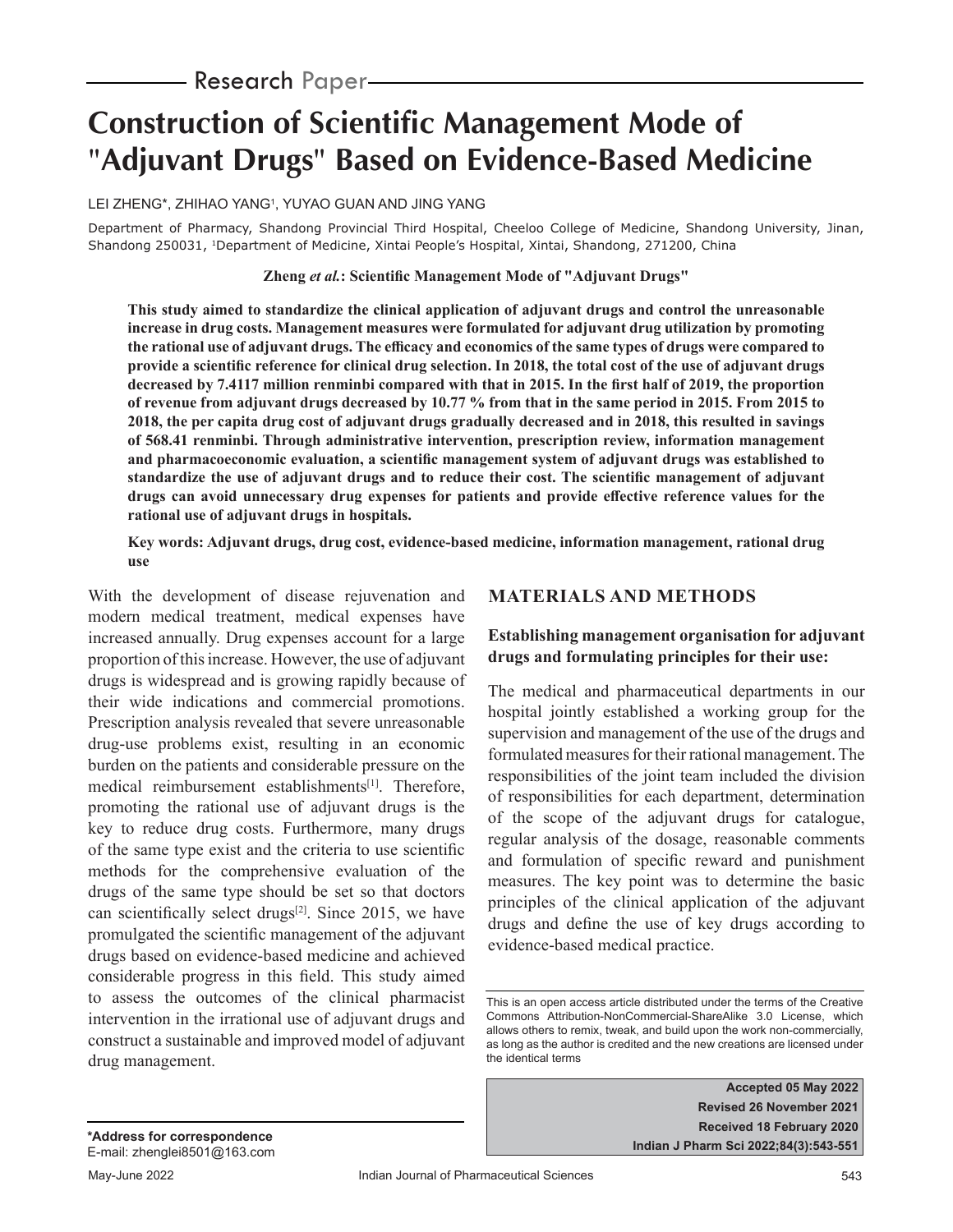According to PubMed's Medical Subject Headings (MeSH) thesaurus of the National Medical Library of the United States, adjuvant drugs are defined as "the drugs that help to increase the effect of the main therapeutic drugs or increase their efficacy by influencing the absorption, mechanism of action and metabolism of the main therapeutic drugs or drugs that help to prevent and treat diseases or functional disorders"[3]. In accordance with this definition, we included the following drugs in our study: Drugs enhancing the tissue metabolism, vitamins, electrolytes, enteral and parenteral nutrition, neurotrophic drugs; free radical scavenging drugs; traditional Chinese medicine for promoting blood circulation and removing stasis; auxiliary treatment drugs for liver disease; auxiliary treatment drugs for tumours, and other auxiliary treatment drugs.

#### **Determination of the criteria for the evidence-based evaluation of the adjuvant drugs:**

For adjuvant drugs, the drug instructions provided by the manufacturer formed the main evaluation standard. For medication beyond the instructions, we referred to the treatment guide of each specialised disease and used a database to search the literature to determine any available evidence. The decision-making analysis was used to obtain opinions and decisions from clinical experts regarding usage with objections or clinical application effects but without the support of high-level evidence. Finally, according to the aforementioned evidence, we preliminarily defined the indication, dosage, solvent selection, course of treatment, contraindications and combination of drugs. We also focused on the evaluation and classification of the evidence-based quality and established an evaluation criteria based on the evidence level and did not refer to unqualified documentary evidence. Currently, clinical studies that can be retrieved through the database mainly include randomised controlled trials, cohort studies, case-control studies, series of case studies, case reports, traditional reviews and expert opinions or experiences. The widely accepted evidence classification standards are mainly the evidence classification standards of the evidence-based medicine centre at the Oxford University and the Grade standard formed by combining various classification standards (the standards for evidencebased assessment are detailed in Table 1)<sup>[4]</sup>.

## **TABLE 1: EVALUATION CRITERIA FOR EVIDENCE-BASED ASSESSMENT**

| Type of evidence            | <b>Evaluation essentials</b>                                                                                                                                                                                                                                                                                                                                                                                                                                                                                                                                                                                                                                                                                                                                                                                |
|-----------------------------|-------------------------------------------------------------------------------------------------------------------------------------------------------------------------------------------------------------------------------------------------------------------------------------------------------------------------------------------------------------------------------------------------------------------------------------------------------------------------------------------------------------------------------------------------------------------------------------------------------------------------------------------------------------------------------------------------------------------------------------------------------------------------------------------------------------|
| Guide                       | Whether the literature has been reviewed comprehensively in the past 12 mo, whether<br>the supporting evidence for each recommendation has been marked with the level<br>and the source. When determining the clinical application according to the level of<br>recommendation, if a treatment is recommended as a class, it can be used without<br>contraindications, it can be used as a Class B recommendation, but it is noted that<br>the evidence is not sufficient and it can be used or not when the reason is sufficient,<br>we should pay attention to the publication of new evidence at any time. If it is a<br>recommendation of Class C or D, it indicates that the evidence is more lacking, with<br>greater uncertainty and it is clear that the auxiliary treatment drugs are unavailable. |
| Meta-review                 | Whether it is a systematic evaluation of randomised controlled trials, whether it has<br>collected and included all relevant studies, whether it has evaluated the quality of a<br>single trial, whether it has homogeneity among trials, whether it is meaningful, that<br>is, how large and accurate the effect is, and the reliability and application value of its<br>conclusions can be judged according to the evaluation of the authenticity and significance<br>of the results of systematic evaluation.                                                                                                                                                                                                                                                                                            |
| Randomised controlled trial | High-quality evidence, but if there are limitations, inconsistent results, not providing<br>direct evidence, inaccurate results and biased reports, the level of evidence will be<br>decreased. The quality level of evidence will be improved if the observational study is<br>designed rigorously, implemented well, found to be of significant efficacy or there is a<br>dose-response relationship.                                                                                                                                                                                                                                                                                                                                                                                                     |
| Expert consensus            | To determine whether expert opinions are reliable, this is mainly based on whether their<br>opinions have sufficient evidence basis. If there is no evidence, it can be questioned. In<br>the absence of research evidence, the consensus reached by multiple experts is relatively<br>more reliable than that of individuals. For rare or complex conditions without research<br>evidence, expert opinions have more important reference value.                                                                                                                                                                                                                                                                                                                                                            |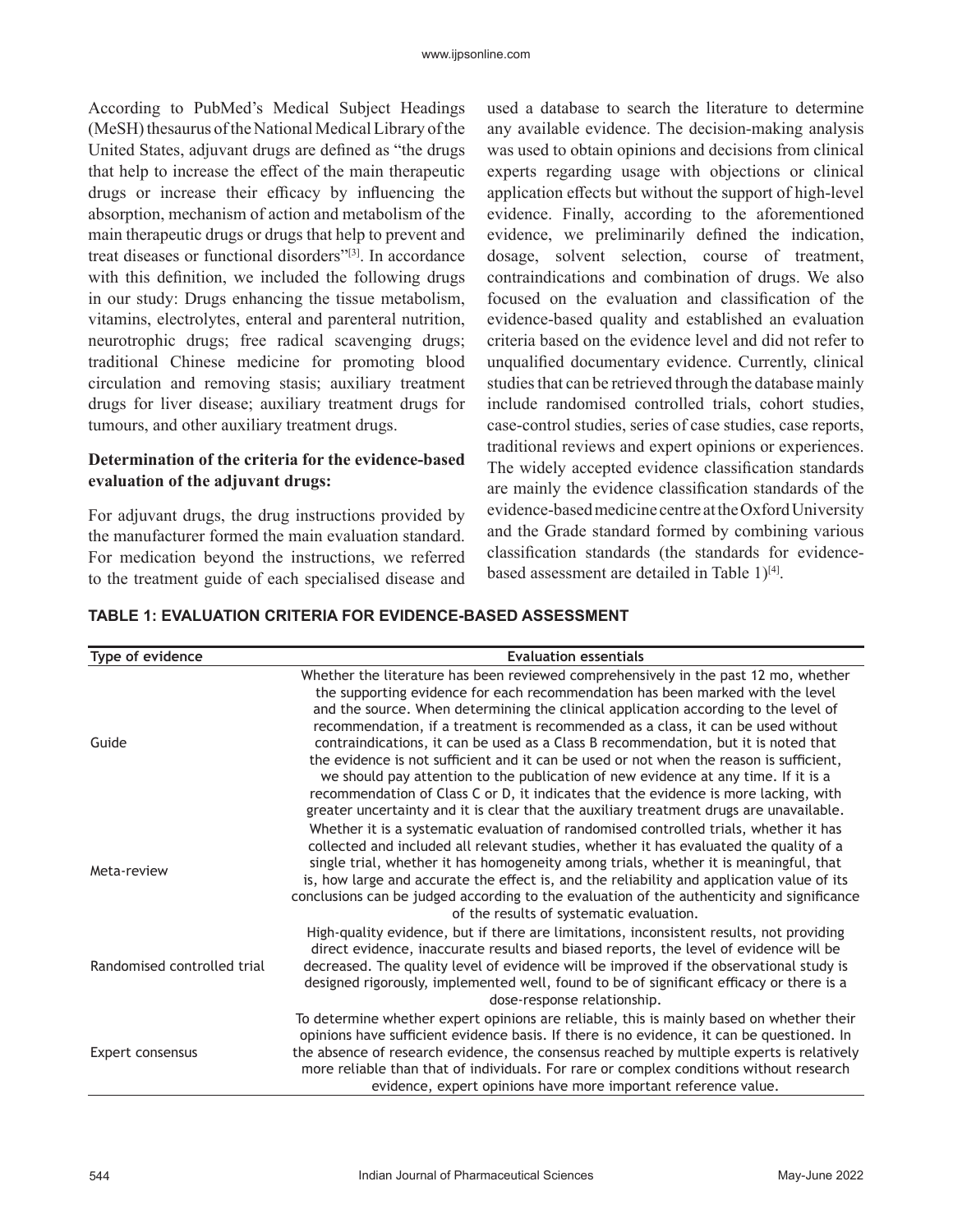## **Using information technology to design an adjuvant drug management system:**

We entered the drug use definition of each adjuvant drug into the information platform and preliminarily determined whether the adjuvant drugs in the medical order are reasonable according to this definition. Reminding the doctors immediately when they give orders, such as 'contraindications reminder', 'overdose reminder' and 'over-treatment reminder' is critical. By contrast, clinical pharmacists review them immediately. Special drug evaluation and rationality analysis should be conducted monthly, and the analysis and evaluation results should be publicised and linked with the performance evaluation.

## **Comprehensive evaluation of adjuvant drugs of the same type:**

Clinical pharmacists select auxiliary drugs with similar indications or functions for comparison and evaluation and provide suggestions for clinical evaluation. In this study, a group of similar drugs (edaravone injection and monosialotetrahexosylganglioside sodium injection (GM1)) were used as examples for evaluation.

A systematic literature review adopts the general principles of Population Intervention Comparison Outcomes and Study (PICOS) to establish the inclusion criteria of effective literature search, including patient Population (P), Intervention measures (I), Control measures (C), Outcome indicators (O) and Study design (S)[5]. This study mainly includes drug specification, enterprise information, PubMed, China National Knowledge Infrastructure (CNKI), other literature retrieval databases, drug-related disease information network (www.cdidin.com), the International Network for Rational Use of Drugs (INRUD) clinical safety drug monitoring network (http://inrud.cdidin.com/), official notification information (such as information published on Food and Drug Administration (FDA) and Catalog of Federal Domestic Assistance (CFDA) websites), and other network information. The determination of the criteria for the evidence-based evaluation of the adjuvant drugs was used to evaluate the quality of the literature.

## **Drug efficacy evaluation:**

By using literature analysis methods and target drugs as the keywords, we searched for relevant evidence-based diagnosis and treatment guidelines and system evaluation/meta-analysis, extracted the recommendation of target drugs and related research conclusions, tabulated the data and conducted descriptive evaluation and analyses.

#### **Drug safety evaluation:**

Based on the keywords 'target drug', 'adverse reaction', 'adverse event' and 'safety', the following information and data were retrieved: Safety information including toxicology, carcinogenesis, teratogenicity and reproductive toxicity, adverse reaction, contraindications, precautions, special population (pregnant and lactating women, children, the elderly and patients with liver or kidney function damage), drug interaction, drug overdose and safety differences among ethnic groups, was put in the market before the drug; adverse events and adverse reactions after listing; measures by the government, such as withdrawal, warning and modification of instructions.

#### **Drug economic evaluation:**

According to the commonly used amount of each drug, we calculated the daily average cost and the cost of each treatment course for each auxiliary drug by referring to the catalogues of the national basic drugs, national basic medical insurance, industrial injury insurance and maternity insurance drugs and the supplementary catalogue for the provincial/municipal medical insurance, and compared the situations for which the drugs are listed in the aforementioned catalogues before conducting the factor Analysis of Variance (ANOVA).

## **Evaluation of the management effect:**

The cost of adjuvant drugs (total cost, per capita drug cost, proportion of auxiliary treatment drug cost in total drug cost) was statistically analysed and Statistical Package for the Social Sciences (SPSS) 21.0 software was used for single-factor analysis.

# **RESULTS AND DISCUSSION**

Formulation of clinical application principles of adjuvant drugs was explained here. The management group should integrate all expert opinions and discuss with the pharmaceutical management professional committee to determine the principles of clinical application of adjuvant drugs. The general principle is as follows: When adjuvant drugs are used, the ratio of the drug cost and curative effect should be completely considered, the least and the most economical drugs should be used to achieve the expected treatment purpose, and special attention should be paid to the use of Chinese patent medicine injections (Table 2 show the specific clinical application principles).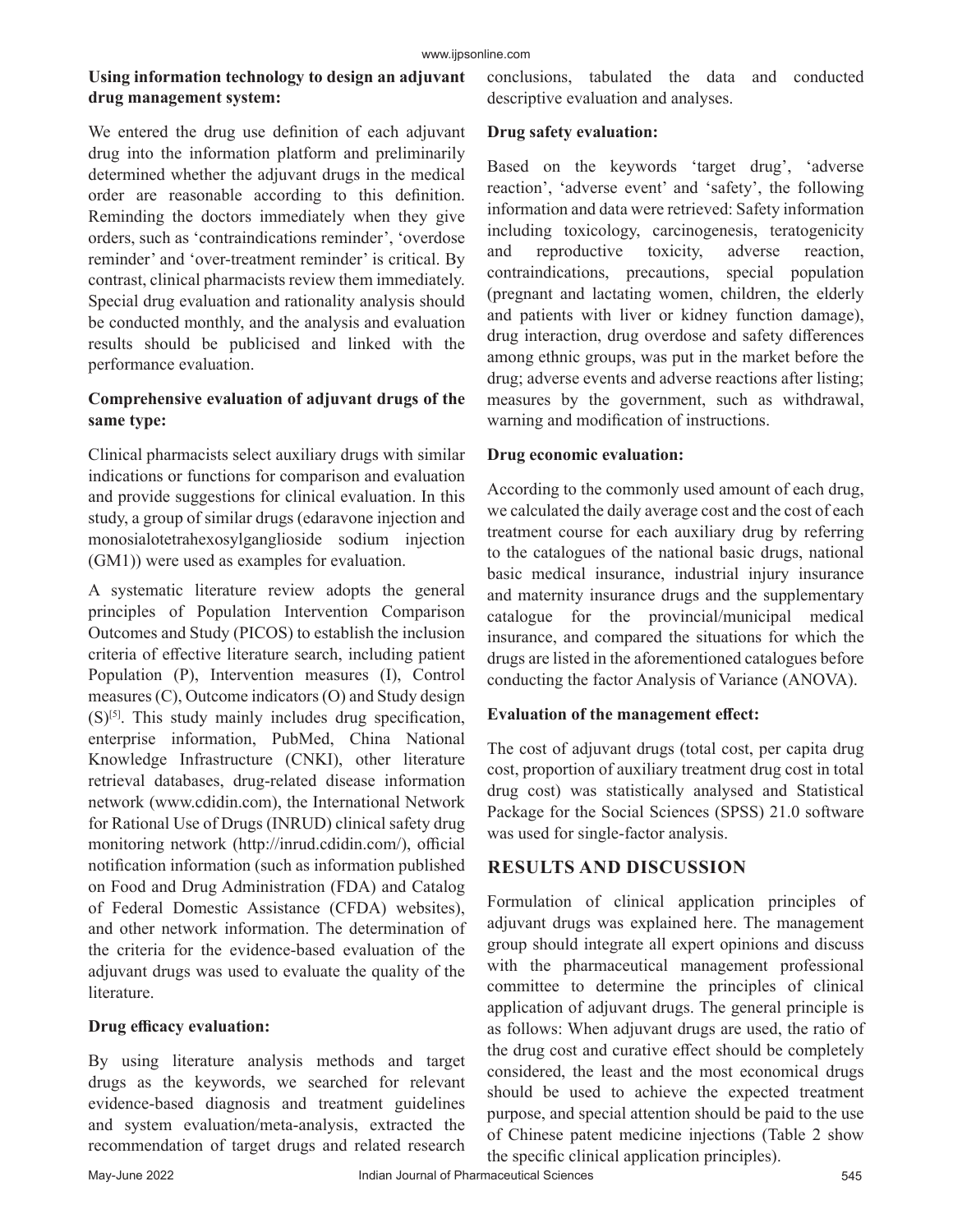| Content                                                | Specific requirement                                                                                                                                                                                                                                                                                                                                                                                                                                                                                                                                                                                                                                                                                                                                                                                                                                                                                                                                                                |  |  |  |
|--------------------------------------------------------|-------------------------------------------------------------------------------------------------------------------------------------------------------------------------------------------------------------------------------------------------------------------------------------------------------------------------------------------------------------------------------------------------------------------------------------------------------------------------------------------------------------------------------------------------------------------------------------------------------------------------------------------------------------------------------------------------------------------------------------------------------------------------------------------------------------------------------------------------------------------------------------------------------------------------------------------------------------------------------------|--|--|--|
| Indication                                             | It is not allowed to approve the indications for drug use beyond<br>the drug specification. The indication medication shall be<br>approved in strict accordance with the drug instructions. The<br>indications for approval of over-specification must be evaluated<br>by evidence-based medicine and recorded in accordance with the<br>relevant provisions of over-specification drug use. The compound<br>preparation of the two components should be carried out when<br>suffering from two main diseases at the same time, otherwise it<br>should not be used as the first drug.                                                                                                                                                                                                                                                                                                                                                                                               |  |  |  |
| Usage and dosage                                       | Do not overdose. The single dose and daily dose shall not be<br>higher than the recommended dose in the manual. Strictly follow<br>the recommended administration frequency, solvent and infusion<br>concentration in the instructions.                                                                                                                                                                                                                                                                                                                                                                                                                                                                                                                                                                                                                                                                                                                                             |  |  |  |
|                                                        | Do not exceed the course of treatment. Do not exceed the<br>minimum number of days of treatment specified in the<br>instructions. If a course of treatment is not prescribed in the<br>instructions or evidence-base, it shall not exceed 7 d.                                                                                                                                                                                                                                                                                                                                                                                                                                                                                                                                                                                                                                                                                                                                      |  |  |  |
| Combined medication                                    | Adjuvant drugs of the same type cannot be used in combination.<br>Under non-special circumstances, each patient can only use one<br>type of adjuvant drug (classified by pharmacological action and<br>indication, no matter whether oral or injection). Special cases<br>only include those where there are professional guidelines or<br>authoritative evidence to recommend joint application.                                                                                                                                                                                                                                                                                                                                                                                                                                                                                                                                                                                   |  |  |  |
| Contraindication                                       | Do not use contraindications and do not use adjuvant drugs with<br>drug risks.                                                                                                                                                                                                                                                                                                                                                                                                                                                                                                                                                                                                                                                                                                                                                                                                                                                                                                      |  |  |  |
| Rational use of traditional Chinese medicine injection | Oral administration is not suitable for injection administration. It<br>should be used in strict accordance with the functional indications<br>specified in the drug manual. Traditional Chinese medicine used<br>for promoting blood circulation and removing blood stasis has a<br>wide range of pharmacological effects, but to avoid adverse drug<br>reactions, it is stipulated that those with bleeding tendency shall<br>not use this kind of medicine; this kind of medicine shall not be<br>used in combination with non-steroidal anti-inflammatory drugs<br>or platelet inhibition drugs. This kind of medicine belongs to the<br>category of traditional Chinese medicine. While mastering its<br>modern pharmacological action, it should be used according to<br>the syndrome differentiation of patients tongue and pulse signs to<br>play its best role and effect, so as to combine traditional Chinese<br>medicine and Western medicine in an appropriate manner. |  |  |  |

We have defined the drugs included in the list of adjuvant drugs and provided supporting data and classification for the drugs beyond the instructions. Table 3 presents an example of drug definition for the adjuvant drugs [6,7].

Clinical pharmacists use information technology to establish the use of adjuvant drugs, such as limiting the drug prescription of departments and diseases. When setting the course of treatment beyond the norm, realtime reminders can be provided at the doctor's office, critical information reminders can be provided regarding patient's specific medication and irrational medication requirements frequently in special circumstances and irrational medication can be controlled in real-time when prescribing.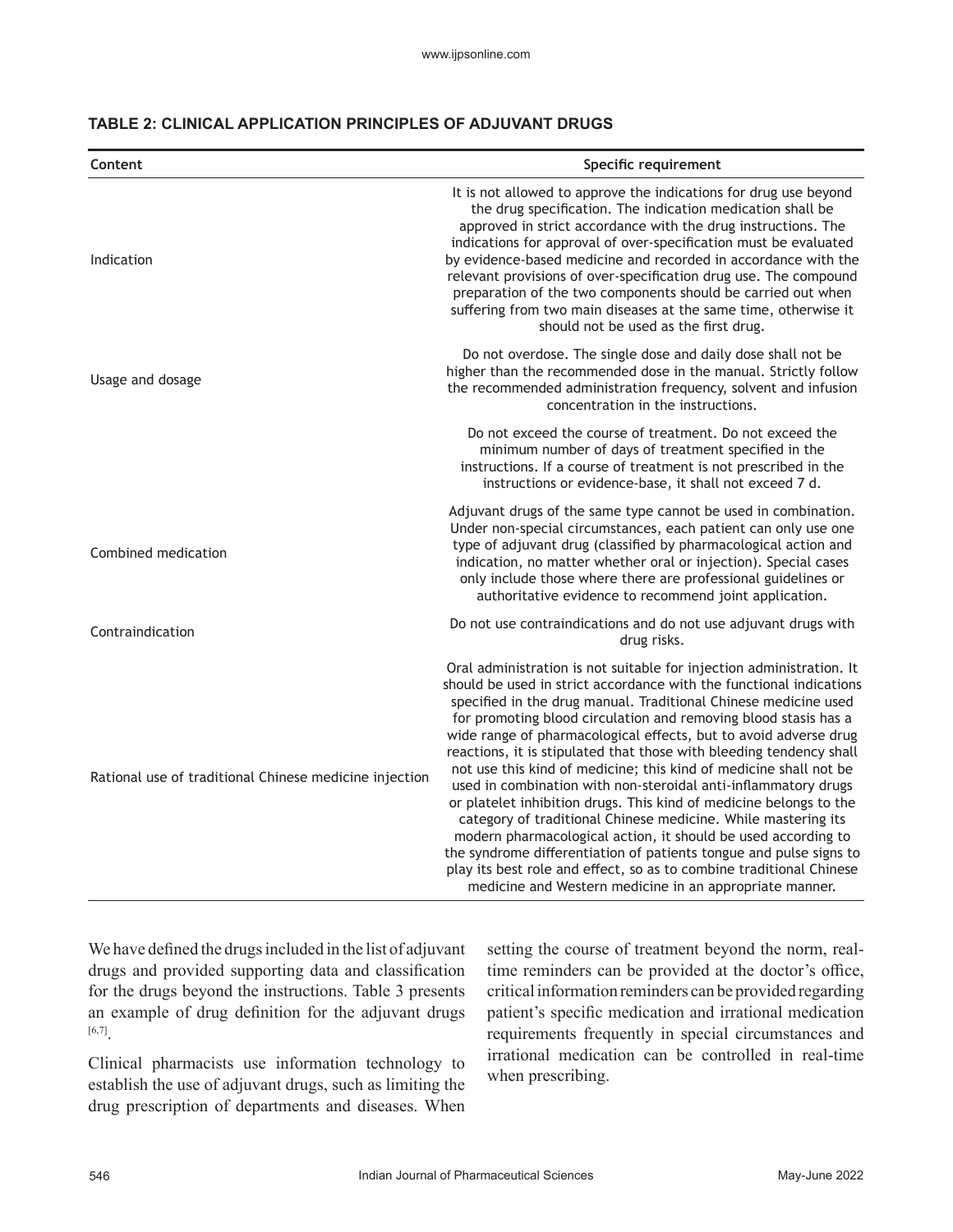#### **TABLE 3: DEFINITION OF ADJUVANT DRUGS**

| Drug name                                                | Indications and<br>limitations                                                                                                                                                                       | Contraindication                                                                                                                                                                                                                                                        | Single maximum dose<br>Maximum daily dose<br><b>Maximum administration</b><br>frequency<br><b>Course of treatment</b><br><b>Compatibility of solvents</b> | Interactions and attention                                                                                                                                                                                                                                                                                                                                                                                                                                                                                                          |
|----------------------------------------------------------|------------------------------------------------------------------------------------------------------------------------------------------------------------------------------------------------------|-------------------------------------------------------------------------------------------------------------------------------------------------------------------------------------------------------------------------------------------------------------------------|-----------------------------------------------------------------------------------------------------------------------------------------------------------|-------------------------------------------------------------------------------------------------------------------------------------------------------------------------------------------------------------------------------------------------------------------------------------------------------------------------------------------------------------------------------------------------------------------------------------------------------------------------------------------------------------------------------------|
| Tanshinone II: A<br>injection                            | The use for the<br>auxiliary treatment of<br>sodium sulphonate coronary heart disease,<br>angina pectoris and<br>myocardial infarction.                                                              | Patients with a<br>history of allergy<br>to these drugs                                                                                                                                                                                                                 | 80 mg<br>80 mg<br>1 time only<br>7 d<br>5 % glucose injection or 0.9<br>% sodium chloride injection<br>250-500 ml                                         | Alprostadil can enhance<br>the efficacy and the cardiac<br>function should be closely<br>monitored when the two<br>drugs are combined.                                                                                                                                                                                                                                                                                                                                                                                              |
| Troxerutin<br>cerebroprotein<br>hydrolysate<br>injection | The compound<br>preparation of the two<br>components should be<br>selected when suffering<br>from two main diseases<br>at the same time,<br>otherwise it should<br>not be used as the first<br>drug. | Severe renal<br>insufficiency is<br>forbidden.<br>It is forbidden<br>for patients<br>with epileptic<br>persistent state or<br>grand mal.                                                                                                                                | 10 <sub>ml</sub><br>10 <sub>ml</sub><br>1 time only<br>20d<br>250-500 ml 0.9 % sodium<br>chloride injection or 5 %<br>glucose injection                   | It should not be used<br>with balanced amino<br>acid injection. Adverse<br>interactions with<br>antidepressants can lead<br>to inappropriate stress. At<br>this time, it is suggested<br>to reduce the dosage of<br>antidepressants[6].                                                                                                                                                                                                                                                                                             |
| Vinpocetine<br>injection                                 | To improve the<br>symptoms induced by<br>cerebral infarction,<br>cerebral haemorrhage<br>and cerebral<br>arteriosclerosis.                                                                           | In the acute stage<br>of intracranial<br>haemorrhage,<br>those who have<br>not completely<br>stopped bleeding<br>after intracranial<br>haemorrhage are<br>forbidden.<br>Those who have<br>serious ischemic<br>heart disease and<br>serious arrhythmia<br>are forbidden. | 30 <sub>mg</sub><br>30 mg<br>1 time only<br>5 % glucose or 0.9 % sodium<br>chloride injection<br>Use no more than 14 d                                    | When vinpocetine and<br>methyldopa are used<br>together, there is a slight<br>synergistic effect on the<br>latter, so it is suggested to<br>monitor blood pressure when<br>they are used together.<br>Although there is no<br>interaction between<br>vinpocetine and drugs<br>acting on nervous system,<br>or antiarrhythmic and<br>anticoagulant drugs at<br>the same time in clinical<br>research, it is still<br>recommended to pay<br>attention to the observation<br>when using vinpocetine in<br>combination <sup>[7]</sup> . |

By referring to the aforementioned definitions and evidence base, clinical pharmacists take the top ten adjuvant drugs based on consumption over each month for special prescription review, and the review results will be fed back into the system. Severe unreasonable drug use is assessed according to the management methods prescribed by the committee. The main problems are over-indication, overdose, over-course of treatment and contraindications.

To standardize the use of drugs with respect to severe irrational and large amounts of use, such as proton pump inhibitors and human albumin, we formulated the hospital-use specification according to the literature and embedded a clinical pathway to assist doctors in drug selection decisions.

Efficacy evaluation and pharmacoeconomic analysis of adjuvant drugs of the same type is described below. We finally included three guides<sup>[8-10]</sup>, two meta-reviews<sup>[11,12]</sup>, two expert consensus reports $[13,14]$  and three other highquality reports[15-17]. Furthermore, the cost and medical insurance status of the two drugs were compared. The comprehensive evaluation results of edaravone injection and GM1 are presented in Table 4.

To evaluate the overall effect, the consumption of adjuvant drugs was assessed from multiple perspectives, including the total amount used, the proportion of income of adjuvant drugs and the cost of adjuvant drugs per capita. In 2018, the total cost of the use of adjuvant drugs decreased by 7.4117 million Renminbi (RMB) compared with that in 2015 (fig. 1).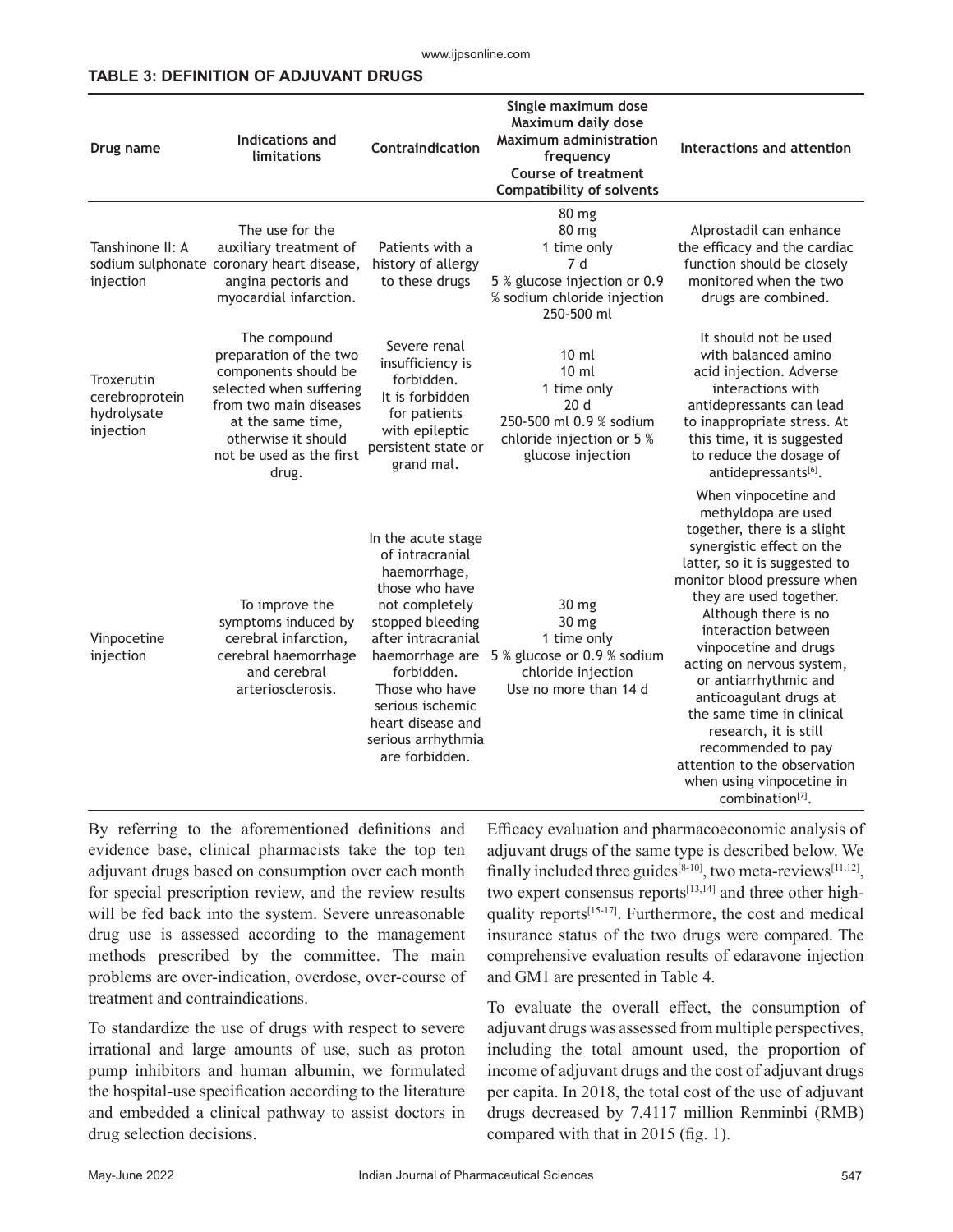www.ijpsonline.com

#### **TABLE 4: COMPREHENSIVE EVALUATION OF EDARAVONE INJECTION AND GM1**

| Conclusion<br><b>Evaluation items</b>                                                                                                                                                                                                                                                                                                                                                                                                                                                                                                                                                                         |  |  |  |  |
|---------------------------------------------------------------------------------------------------------------------------------------------------------------------------------------------------------------------------------------------------------------------------------------------------------------------------------------------------------------------------------------------------------------------------------------------------------------------------------------------------------------------------------------------------------------------------------------------------------------|--|--|--|--|
| Edaravone is preferred in the treatment of brain injury and stroke;<br>GM1 is preferred in the treatment of central nervous system tumor like demyelinating lesions<br>for nerve repair and cervical spondylosis.                                                                                                                                                                                                                                                                                                                                                                                             |  |  |  |  |
| Edaravone: The incidence of adverse reactions was 4.57 %. The main manifestations are<br>abnormal liver function, increased liver enzyme (incidence>5 %), rash, red tide, red blood cell<br>reduction, leukocytosis, leucopenia, thrombocytopenia, proteinuria, hematuria, etc. Japan's<br>MMte renal insufficiency or renal failure was about 0.02 %. Can cause liver and kidney function<br>damage aggravation, liver and kidney function damage patients use with caution. Heart<br>disease, elderly patients (over 80 y old) should be used with caution. Pregnant and lactating<br>women are prohibited. |  |  |  |  |
| GM1: The common adverse reactions were shivering, fever, rash, dyspnea, palpitation,<br>vomiting, etc. It is found that acute inflammatory demyelinating polyneuropathy (also known<br>as Guillain Barre syndrome) may be caused by post marketing monitoring of drugs at home and<br>abroad. The patients with hereditary glycolipid metabolism abnormality and Guillain Barre<br>syndrome are forbidden.                                                                                                                                                                                                    |  |  |  |  |
| Both of them are not national essential drugs, edaravone belongs to class B of the national<br>medical insurance catalogue and GM1 does not belong to the national medical insurance<br>catalogue. Edaravone is the first choice for the patients with medical insurance;<br>Edaravone (20 ml/30 mg) has lower cost per day and per course of treatment than GM1 (20<br>mg/2 ml). Edaravone is preferred under the same conditions.                                                                                                                                                                           |  |  |  |  |
|                                                                                                                                                                                                                                                                                                                                                                                                                                                                                                                                                                                                               |  |  |  |  |



**Fig. 1: Changes in the total cost of adjuvant drugs (RMB 10 000)**

In the first half of 2019, compared with the same period in 2015, the proportion of revenue from adjuvant drugs (revenue from adjuvant drugs/total drug use) decreased by 10.77 % (fig. 2).

From 2015 to 2018, the per capita drug cost of adjuvant drugs gradually decreased and in 2018, this decrease resulted in savings of 568.41 RMB compared with that in 2015 (fig. 3).

SPSS 21.0 software was used for one-way ANOVA to assess the per capita adjuvant drug cost of inpatients. The data include the per capita adjuvant drug cost of inpatients in 4 y (2015-2018) and 48 mo, which is expressed in the form of mean±standard deviation  $(x\pm s)$ . From the results in fig. 3, the per capita cost of adjuvant drugs for inpatients exhibited a downward trend in 2015-2018. Based on the results of one-way ANOVA, the p-value is less than the significance level of 0.01, which is statistically significant, indicating that the per capita cost of adjuvant drugs for inpatients decreased significantly in these 4 y (Table 5).

Evidence-based medicine should be used to scientifically manage all the drugs that satisfy the definition of adjuvant drugs to improve the safety of drug use and end the use of contraindications and reduce unreasonable drug use, including over-indications. The exploration and formation of an adjuvant drug information management platform to improve the work efficiency and coverage, and the formation of a new management mode have been realised. We compared the pharmacotherapeutics and pharmacoeconomics of the same adjuvant drugs with large dosage to provide scientific references for clinical drug selection.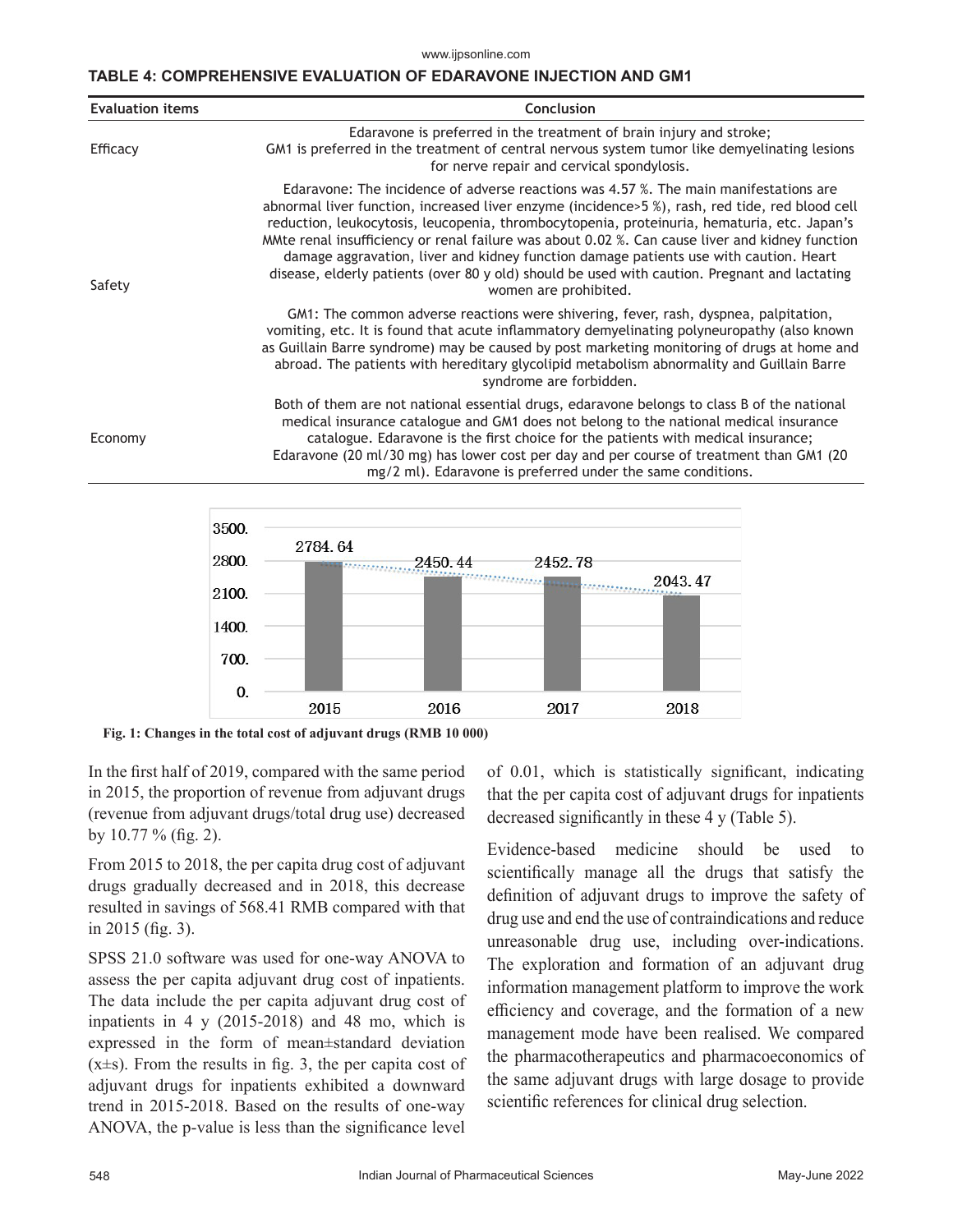

www.ijpsonline.com

**Fig. 2: Changes in the proportion of adjuvant drug costs (%)**



**Fig. 3: Changes in per capita cost of adjuvant drugs (RMB)**

| <b>Item</b> | <b>Sample</b> | Inpatients (RMB) | <b>Outpatients (RMB)</b> | Minimum value<br>(RMB) | Maximum value<br>(RMB) |
|-------------|---------------|------------------|--------------------------|------------------------|------------------------|
| 2015        | 12            | 1169.1114        | 136.7361                 | 794.19                 | 1316.60                |
| 2016        | 12            | 965.0380         | 103.8738                 | 820.03                 | 1100.97                |
| 2017        | 12            | 835.6525         | 84.9700                  | 701.28                 | 998.66                 |
| 2018        | 12            | 600.4793         | 64.2809                  | 421.09                 | 670.70                 |
| Total       | 48            | 892.5703         | 230.2923                 | 421.09                 | 1316.60                |
| F value     |               | 66.715           |                          |                        |                        |
| p value     |               | 0.000            |                          |                        |                        |

This study focused on evaluating the drug use scientifically and reasonably in the management of adjuvant drugs. The use of evidence-based medicine to evaluate the rationality of drug use can provide cuttingedge safe and rational drug use services for clinical use and resolve the issues facing the multiple drug delivery schemes at present, which cannot be evaluated in terms of efficacy and economics. This result can strengthen the medical practice regarding the use of adjuvant drugs and improve the comprehensive level and affect their management<sup>[18,19]</sup>. Next, we used information technology to adapt to the actual workings of the existing design to expand the coverage of drug evaluation for saving time and effort. Advocating the use of information technology to manage rational drug use is also one of the highlights of drug use management in our hospital. Finally, through the collection of drug efficacy cases for the purposes of economic comparison, if a scientific

and orderly evaluation standard for the same types of drugs is established, the selection of clinical drugs can provide suitable suggestions for clinical needs and gradually achieve the ultimate goal of individualised drug use and refined drug treatment.

In April 2019, China's Health Commission issued a notice on drug use monitoring and clinical comprehensive evaluation, which requires detailed evaluation of drug use and applies the evaluation results to the improvement of local medical support system, clinical diagnosis and treatment service quality. We have used a decision-tree, namely Markov model, to simulate and analyse the drug use. Considering the long-term cost-effectiveness during the realworld study observation period, the cost-effectiveness analysis based on the prospective or retrospective cohort studies, the establishment of intervention groups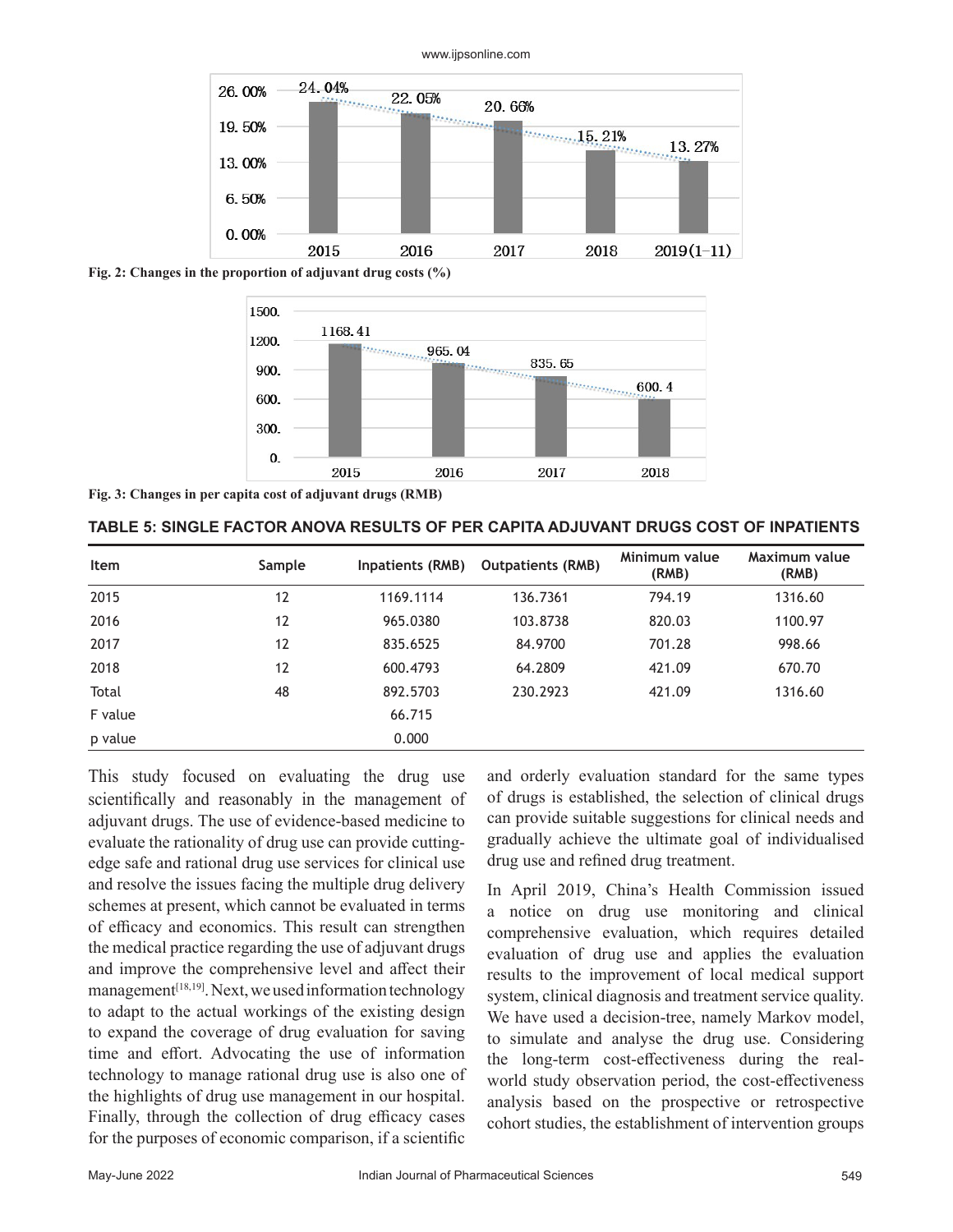and control groups, and collection of cost and clinically effective data for analysis, studies have focused on improving the scientific comprehensive evaluation of drugs according to the general principles of PICOS at home and abroad.

Adjuvant drugs are the agents that aid or increase the action of the principal drug (drug synergism) or drugs that affect the absorption, mechanism of action, metabolism or excretion of the primary drug (pharmacokinetics) to enhance its effects. It is commonly used in the prevention or treatment of cancer, liver, cardiovascular and cerebrovascular diseases. Appropriate use of adjuvant drugs is beneficial for the recovery of patients from the disease and it can not only shorten the time of hospitalisation but also reduce the cost of hospitalisation so that the country's medical resources can be more effectively allocated. Conversely, it can increase the risk of adverse drug reactions because of the increased use of combination of drugs or unnecessary use of drugs. It can increase the risk of new adverse effects, prevent the rehabilitation of the original diseases, prolong the length of stay and increase the economic burden on patients and the healthcare system.

Strengthening the management of rational drug use and reducing the economic burden of patients has become a public concern. The management of adjuvant drugs has become a critical part of the management of rational drug use. The current excessive use of adjuvant drugs can not only easily lead to an increased incidence of adverse drug reactions and bodily damage but also increase the economic burden on patients, resulting in wastage of medical resources. In 2017, the office of the Chinese state council issued a number of opinions on reforming and improving the policy on drug production and circulation. The document requires monitoring the use of antibiotics, adjuvant drugs and nutritional drugs, publicising the limits on irrational prescriptions, and establishing an interview system.

The clinical use of adjuvant drugs has been standardized by the scientific management system of adjuvant drugs based on the prescription review, administrative intervention, information management and pharmacoeconomic evaluation. The use of adjuvant drugs in our hospital has become increasingly standardized, the level of drug treatment has improved, the proportion of adjuvant drugs has decreased and the unnecessary drug expenses for patients have been saved. This study has practical and effective reference value for the scientific management of adjuvant drugs in other hospitals.

#### **Author's contributions:**

Lei Zheng and Zhihao Yang contributed equally to this work.

## **Funding:**

This study was supported by the Key projects of China Pharmaceutical Association for promoting the dissemination of precision medicine science and technology (Grant No. CMEI2019KPYJ(JZYY)00204); the special fund project for clinical research for therapeutic drug monitoring of the Shandong Medical Association (YXH2020ZX047), Project of Shandong ADR monitoring center (2021SDADRKY03), the special fund project for clinical pharmacy scientific research of the Shandong Medical Association (YXH2019ZX016) and Shandong traditional Chinese medicine science and technology project (2019-0329, 2021-M199).

#### **Acknowledgements:**

We acknowledge the editors and the anonymous reviewers for insightful suggestions on this work. This study was funded and supported by the Chinese Pharmaceutical Association. We would also like to acknowledge our outstanding colleagues working on the front lines of our hospital.

## **Conflict of interests:**

The authors declared no conflict of interest.

## **REFERENCES**

- 1. Han S. [The application status of adjuvant drugs in our country](https://pesquisa.bvsalud.org/portal/resource/pt/wpr-859149) [and the management countermeasures study.](https://pesquisa.bvsalud.org/portal/resource/pt/wpr-859149) Chin Pharm J 2016:678-82.
- 2. Herxheimer A. [Educating doctors to use drugs well.](https://bpspubs.onlinelibrary.wiley.com/doi/10.1111/j.1365-2125.1976.tb00577.x) Br J Clin Pharmacol 1976;3:111-2.
- 3. U.S. National Library of Medicine. Adjuvants, Pharmaceutic. NLM drug information portal, MeSH Database; 2016.
- 4. Steurer J, Roner S, Gnannt R, Hodler J. [Quantitative radiologic](https://bmcmusculoskeletdisord.biomedcentral.com/articles/10.1186/1471-2474-12-175) [criteria for the diagnosis of lumbar spinal stenosis: A systematic](https://bmcmusculoskeletdisord.biomedcentral.com/articles/10.1186/1471-2474-12-175) [literature review.](https://bmcmusculoskeletdisord.biomedcentral.com/articles/10.1186/1471-2474-12-175) BMC Musculoskelet Disord 2011;12(1):1-9.
- 5. Zhào H, Liu Y, Zeng J, Li D, Huang Y. [Troxerutin cerebroprotein](https://www.tandfonline.com/doi/abs/10.1080/00207454.2018.1486828?journalCode=ines20) [hydrolysate injection ameliorates neurovascular injury induced](https://www.tandfonline.com/doi/abs/10.1080/00207454.2018.1486828?journalCode=ines20) by traumatic brain injury *via* [endothelial nitric oxide synthase](https://www.tandfonline.com/doi/abs/10.1080/00207454.2018.1486828?journalCode=ines20) [pathway regulation.](https://www.tandfonline.com/doi/abs/10.1080/00207454.2018.1486828?journalCode=ines20) Int J Neurosci 2018;128(12):1118-27.
- 6. Yu-Xing YI, Zhang P, Wang R. Observation on the effect of vinpocetine injection in treatment of the elder cerebral infarction. Chin J Mod Drug Appl 2013;83:327-31.
- 7. Moradi M, Mojtahedzadeh M, Mandegari A, Soltan-Sharifi MS, Najafi A, Khajavi MR, *et al.* [The role of glutathione-](https://www.sciencedirect.com/science/article/pii/S0954611108003454?via%3Dihub)[S-transferase polymorphisms on clinical outcome of ALI/](https://www.sciencedirect.com/science/article/pii/S0954611108003454?via%3Dihub) [ARDS patient treated with N-acetylcysteine.](https://www.sciencedirect.com/science/article/pii/S0954611108003454?via%3Dihub) Respir Med 2009;103(3):434-41.